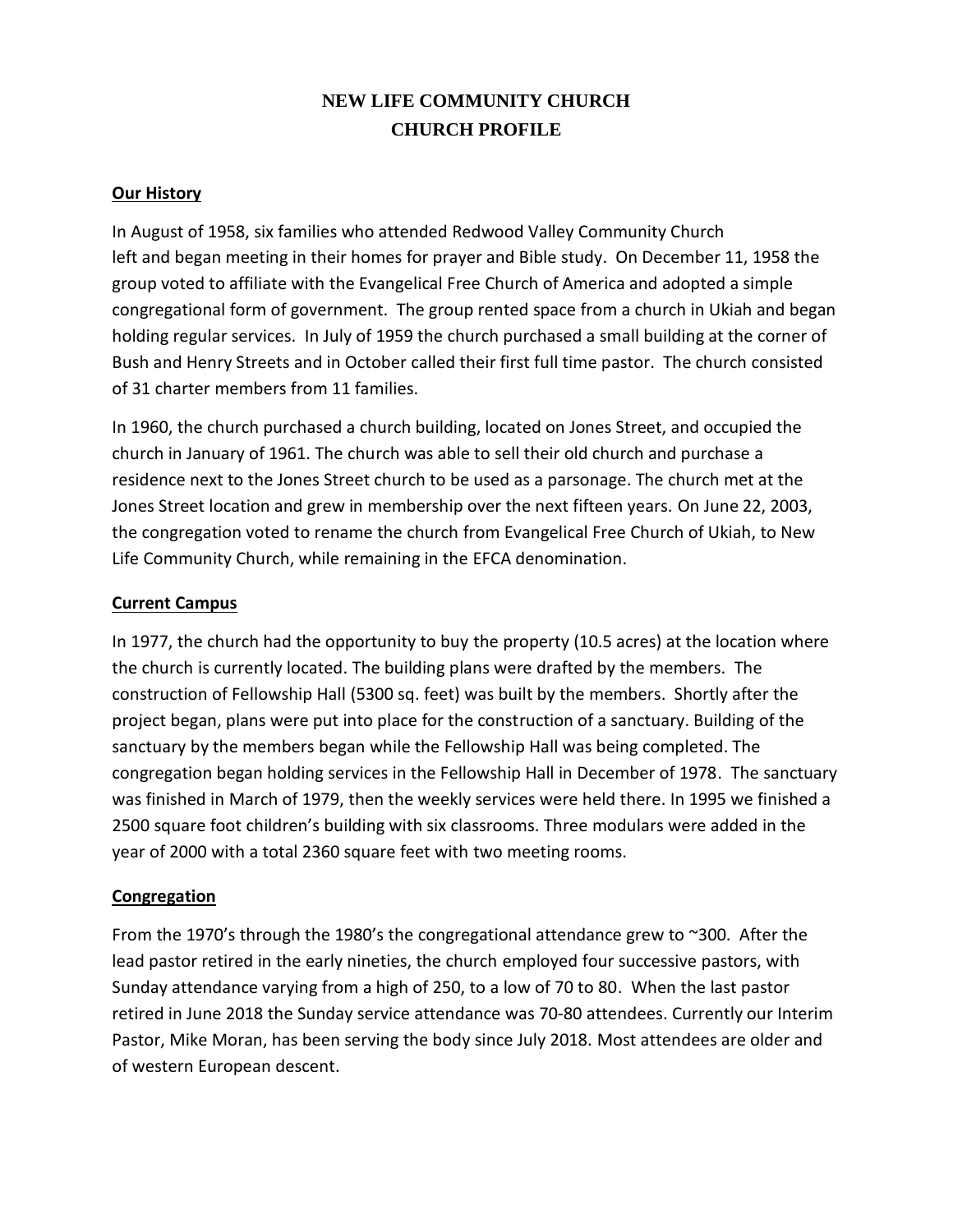# **Missions & Ministry**

The church has always been noted as willing to share the use of their facilities with other churches in the Ukiah area. For many years, Deep Valley Christian School used the church for several of their annual events. The local college used our facility for their choir and orchestra programs. A local Jewish group used our facilities for some of the special events they held. In recent years, the church has developed a relationship with Oak Manor Elementary School and has been available to provide people to help them with various school events. The church provides an AWANA program for the youth of the community on Tuesday evenings during the school year. Vacation Bible School is a strong and effective outreach effort for our church.

La Esperanza Mission has been a very important ministry for New Life over the past twenty years. It has been a yearly mission trip to eastern Tijuana, Mexico, to serve at a men's and woman's church-based rehabilitation facilities. Resources and funds are raised during the year for this annual trip, which occurs during the Easter break. The youth and adult volunteers who participate at La Esperanza, work on different building projects; installing roofs, interior walls, etc. There is full participation of the volunteers in their church and Easter program. There is also bible school put on by the youth for the children living around La Esperanza. A strong bond has developed over the years with this ministry.

At New Life we currently hold one worship service on Sunday mid-morning, with a children's/youth bible study in the children's building. An adult bible study often takes place following the service. Men's and women's groups meet at various times on campus during the week. There are a few small groups meeting in private homes. Prayer is becoming a more visible and obvious focus in recent months.

New Life supports the following outreach efforts both locally and beyond:

- The Center for Life Choices
- Nor Cal Christian Ministries (NCCM)
- Josh & Kelly Otto Serving with CRU in Puerto Rico
- Jena Glasscock Serving with CRU in Boston
- Jerry Burney Local Jail Ministries
- Keith & Lorie Beyer Serving with CRU in Hungary (Central Europe & Eastern Russia)
- Gideons International
- EFCA District
- EFCA National